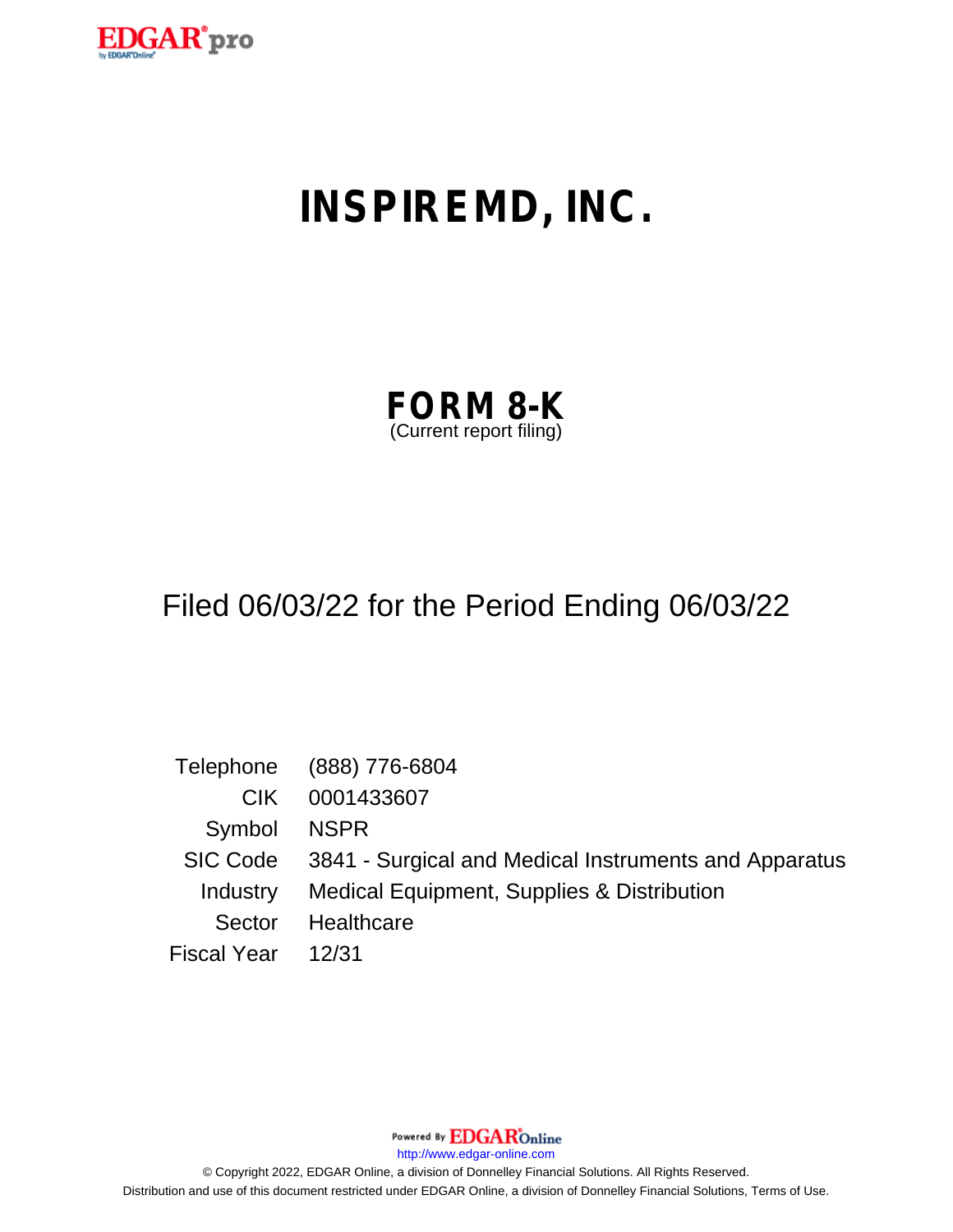## **UNITED STATES SECURITIES AND EXCHANGE COMMISSION**

Washington, D.C. 20549

## **FORM 8-K**

#### **CURRENT REPORT**

Pursuant to Section 13 or 15(d) of the **Securities Exchange Act of 1934** 

Date of Report (Date of earliest event reported): June 3, 2022

## **InspireMD, Inc.**

(Exact name of registrant as specified in its charter)

**Delaware** 

(State or other jurisdiction of incorporation)

001-35731 (Commission File Number)

26-2123838 (IRS Employer Identification No.)

**4 Menorat Hamaor St.** Tel Aviv, Israel

(Address of principal executive offices)

 $(888)$  776-6804

(Registrant's telephone number, including area code)

 $N/A$ 

(Former Name or former address, if changed since last report)

Check the appropriate box below if the Form 8-K filing is intended to simultaneously satisfy the filing obligation of the registrant under any of the following provisions:

Written communications pursuant to Rule 425 under the Securities Act (17 CFR 230.425)  $\Box$ 

Soliciting material pursuant to Rule 14a-12 under the Exchange Act (17 CFR 240.14a-12)  $\Box$ 

Pre-commencement communications pursuant to Rule 14d-2(b) under the Exchange Act (17 CFR 240.14d-2(b))  $\Box$ 

 $\Box$  Pre-commencement communications pursuant to Rule 13e-4(c) under the Exchange Act (17 CFR 240.13e-4(c))

Securities registered pursuant to Section 12(b) of the Act:

|                                            |                          | Name of exchange on           |
|--------------------------------------------|--------------------------|-------------------------------|
| Title of each class                        | <b>Trading Symbol(s)</b> | which registered              |
| Common Stock, par value \$0.0001 per share | NSPR                     | The Nasdaq Capital Market LLC |

Indicate by check mark whether the registrant is an emerging growth company as defined in Rule 405 of the Securities Act of 1933 (§230.405 of this chapter) or Rule 12b-2 of the Securities Exchange Act of 1934 (§240.12b-2 of this chapter).

Emerging growth company  $\square$ 

If an emerging growth company, indicate by check mark if the registrant has elected not to use the extended transition period for complying with any new or revised financial accounting standards provided pursuant to Section 13(a) of the Exchange Act.  $\Box$ 

6744832

(Zip Code)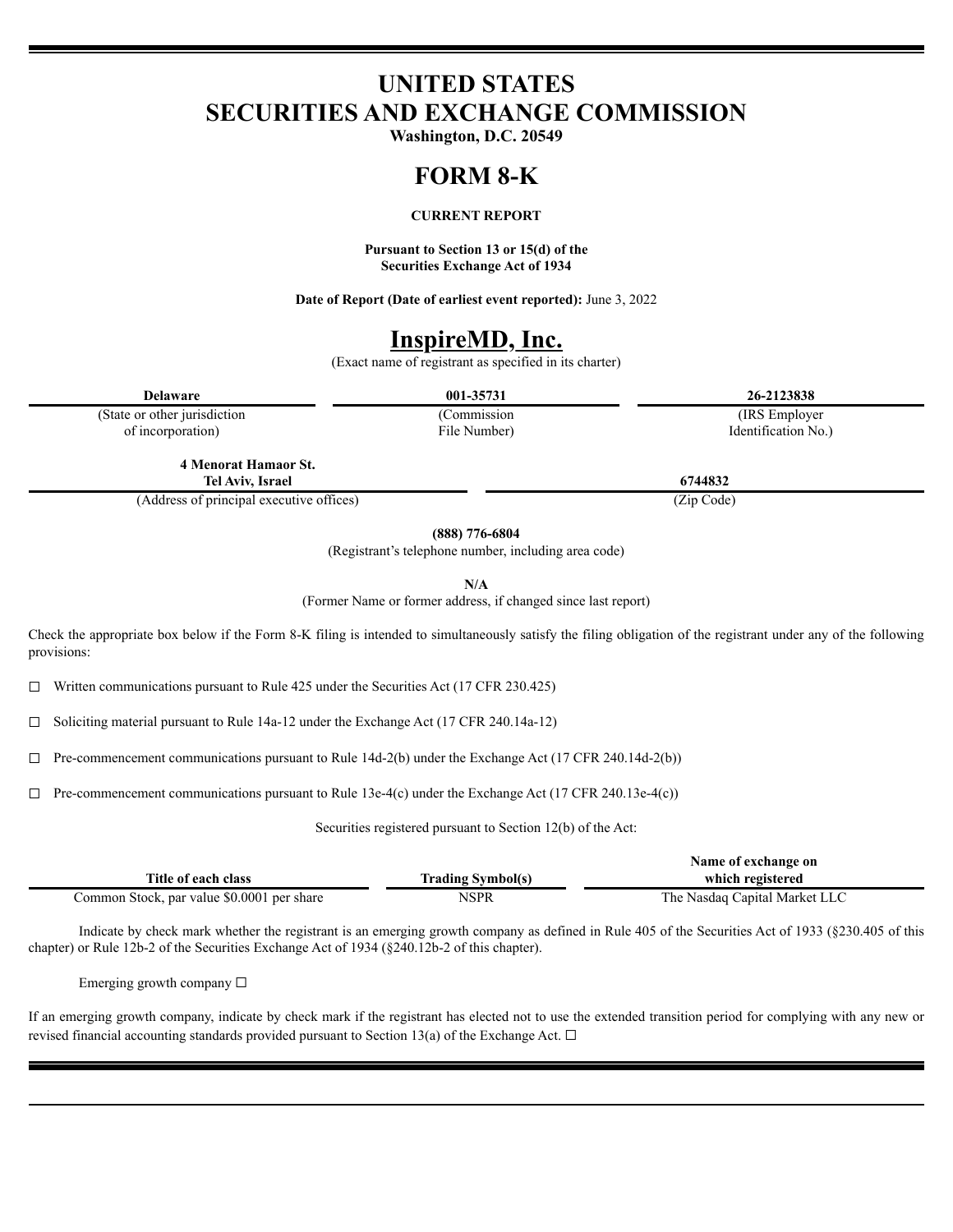#### **Item 1.01 Entry into a Material Definitive Agreement.**

On June 3, 2022, InspireMD, Inc. (the "Company") entered into a Sales Agreement (the "Sales Agreement") with A.G.P./Alliance Global Partners, as sales agent ("A.G.P."), pursuant to which the Company may offer and sell (the "Offering"), from time to time, at its option, through or to A.G.P., up to an aggregate of approximately \$8,313,000 of shares of the Company's common stock, \$0.0001 par value per share (the "Shares"). Any Shares to be offered and sold under the Sales Agreement will be issued and sold pursuant to the Company's Registration Statement on Form S-3 (File No. 333-265409), filed with the Securities and Exchange Commission (the "SEC") on June 3, 2022 (the "Registration Statement") and the prospectus supplement included therein, relating to the Offering, by methods deemed to be an "at the market offering" as defined in Rule 415(a)(4) promulgated under the Securities Act of 1933, as amended, or if specified by the Company, by any other method permitted by law.

Subject to the terms of the Sales Agreement, A.G.P. will use its commercially reasonable efforts consistent with its normal trading and sales practices and applicable state and federal laws, rules and regulations and the rules of The Nasdaq Capital Market to sell the Shares from time to time, based upon the Company's instructions (including any price, time or size limits or other customary parameters or conditions the Company may impose). The Company cannot provide any assurances that it will issue any Shares pursuant to the Sales Agreement. The Company will pay A.G.P. a commission at a fixed rate of 3.0% of the aggregate gross proceeds from each sale of the Shares under the Sales Agreement. The Company will also reimburse A.G.P. for certain expenses incurred in connection with the Sales Agreement and has agreed to provide A.G.P. with customary indemnification rights with respect to certain liabilities, including liabilities under the Securities Act and the Securities Exchange Act of 1934, as amended.

The Company currently intends to use any net proceeds from the Offering for research and development, sales and marketing, working capital and other general corporate purposes, and any other purposes that may be stated in any future prospectus supplement.

The foregoing description of the Sales Agreement does not purport to be complete and is qualified in its entirety by reference to the full text of the Sales Agreement, which is attached as an exhibit to the Registration Statement and incorporated by reference into this Item 1.01.

This Current Report on Form 8-K shall not constitute an offer to sell or the solicitation of an offer to buy the Shares, nor shall there be any offer, solicitation or sale of the Shares in any state or country in which such offer, solicitation or sale would be unlawful prior to registration or qualification under the securities laws of any such state or country.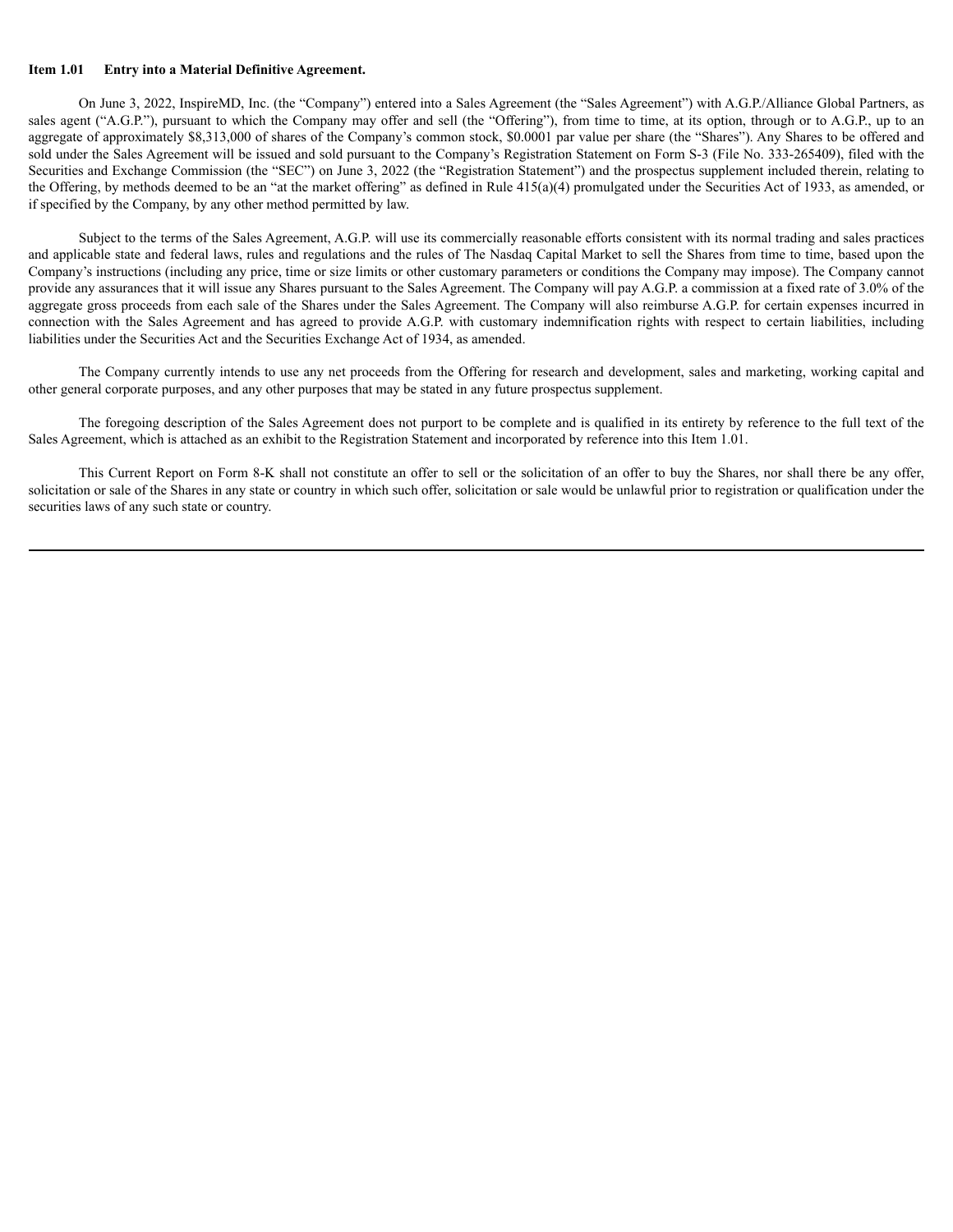### **Item 9.01 Financial Statements and Exhibits.**

(d) Exhibits

| Exhibit       |                                                                                                                                              |
|---------------|----------------------------------------------------------------------------------------------------------------------------------------------|
| <b>Number</b> | <b>Description</b>                                                                                                                           |
| 10.1          | Sales Agreement by and between InspireMD, Inc. and A.G.P./Alliance Global Partners, dated June 3, 2022 (incorporated by reference to Exhibit |
|               | 1.2 of the Company's Registration Statement on Form S-3 as filed on June 3, 2022).                                                           |
| 104           | Cover Page Interactive Data File (embedded within the Inline XBRL document).                                                                 |
|               |                                                                                                                                              |